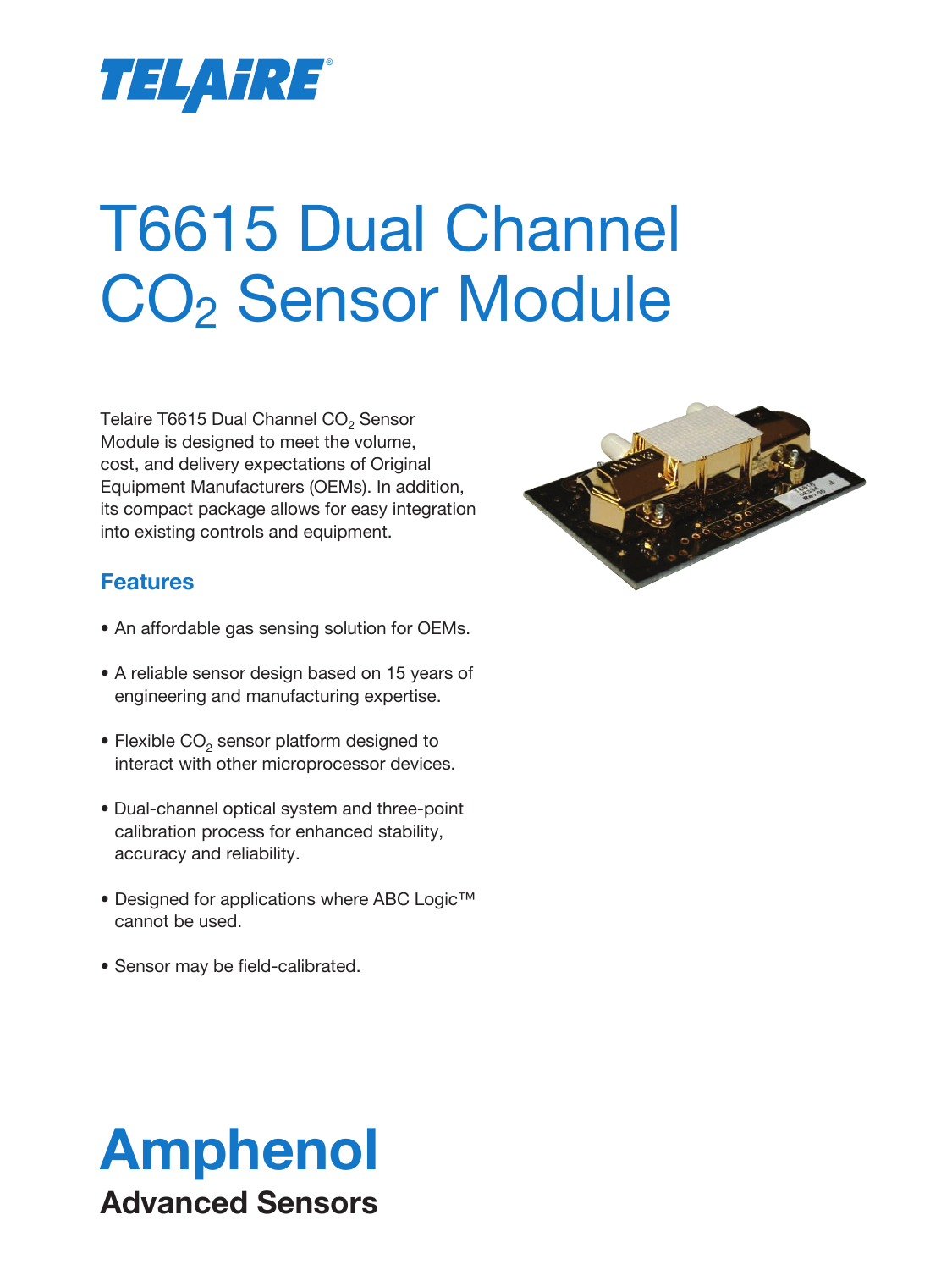# Telaire T6615 Specifications

#### **Method**

Dual Channel Non-Dispersive Infrared (NDIR), gold plated optics, diffusion or flow through sampling.

#### **Measurement Range**

0 to 2000 ppm 0 to 5000 ppm 0 to 10,000 ppm 0 to 50,000 ppm

#### **Dimensions**

2.25 in X 1.365 in X 0.60 in (57.15 mm X 34.67 mm X 15.24 mm)

#### **Accuracy\***

400 - 1000 ppm, ±75 ppm  $>1000$  ppm,  $\pm 10\%$  of reading

#### **Temperature Dependence**

0.2% FS per °C

#### **Stability over Life of Sensor (10 Years)**

< 5% of FS or <10% reading annual

#### **Pressure Dependence**

0.135% of reading per mm Hg

#### **Response Time**

< 2 minutes for 90% step change typical

#### **Warm Up Time**

- < 2 minutes (operational)
- 10 minutes (maximum accuracy)

#### **Operating Conditions**

- 32°F to 122°F (0°C to 50°C)
- 0 to 95% RH, non-condensing

#### **Storage Conditions**

-40°F to 158°F (-40°C to 60°C)

(Non Condensating)

#### **Digital Output**

UART @ 19200 Baud (Please call for detailed product specifications).

#### **Analog Output** 0 to 4 VDC



#### **Power Supply Requirements**

5 VDC regulated (±5%)

#### **Power Consumption**

- 0.90 watts peak
- 0.165 watts average

#### **Interface Connections**

Designed for 12 pin male header with 0.1 in (2.54 mm) spacing. Header not included.

#### **Flow Rates (Via Flow Ports)**

Flow through version: 50 cc/min maximum Diffusion version: 80 - 120 cc/min

#### **Warranty Terms**

12 months

\* Handling and OEM assembly may affect factory calibration.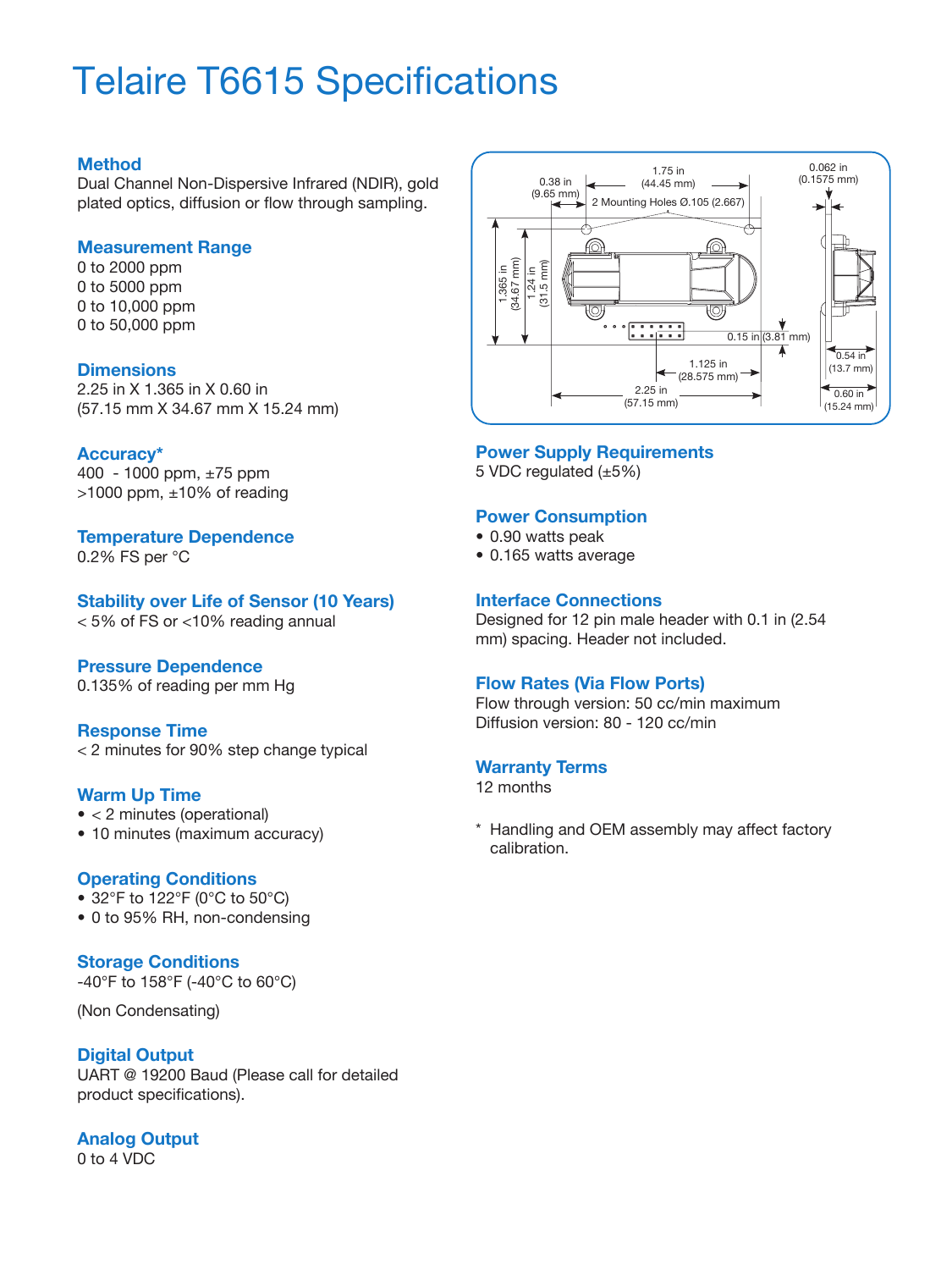# **Sensor Accuracy and Field Calibration**

Telaire T6615 is a dual channel sensor. The two channels can be described as a  $CO<sub>2</sub>$  channel that measures gas concentration and a reference channel that measures the sensor signal intensity. The T6615 performs periodic self-calibrations using the reference channel. The self calibrations are approximately every 24 hours but can also be initiated by sending a command (see communication protocol). Self calibrations should not be performed during the warm-up period. During the self calibration the sensor PPM reading is frozen, it will not react to changing  $CO<sub>2</sub>$ . The calibration time is adjustable but nominally two minutes.

Over time, the minor electrical and mechanical changes can affect the sensor accuracy. With the exception of operation in harsh environments the rate of signal change is a decaying function, thus the longer the sensor operates the more stable it will become. The reference channel will correct for these changes over time. Telaire recommends periodic gas calibration depending on the application accuracy requirements. While the reference channel corrects for changes over time, a field calibration using nitrogen gas will immediately restore the highest level of accuracy.

## **Pin Designations**

| <b>Connector Pinout</b> | <b>Function</b>     |
|-------------------------|---------------------|
| A                       | TX (UART)           |
| В                       | RX (UART)           |
| C                       | $V+$ (5 VDC)        |
| 1                       | $V+$ (5 VDC)        |
| 2                       | <b>GND</b>          |
| 3                       | <b>GND</b>          |
| $\overline{4}$          | AV OUT (0 to 4 VDC) |
| 5                       | No Connect          |
| 6                       | No Connect          |
| $\overline{7}$          | No Connect          |
| 8                       | No Connect          |
| 9                       | No Connect          |
| 10                      | TX (UART)           |
| 11                      | RX (UART)           |
| 12                      | <b>GND</b>          |



### **Module T6615-F (Flow Through)**

The diffusion membrane is replaced with a nonpermeable seal. The two flow ports can be used for flow through sampling. Flow rate of 50 cc/min recommended.

### **Handling and Installation**

Telaire T6615 CO<sub>2</sub> OEM sensor modules are infrared gas sensors on a printed circuit board and should be treated carefully. Precautions should be taken to observe specified limits and prevent damage from electrostatic discharge or rough handling. Please refer to ANSI/ESD S20. 20-1999 for more information on preventing ESD damage and IPC 610 Rev D for more information on proper electronic assembly practices.

# **Available Models**

| Part<br><b>Number</b> | <b>Sampling</b><br><b>Method</b> | <b>Measurement</b><br>Range |
|-----------------------|----------------------------------|-----------------------------|
| T6615                 | Diffusion                        | 0-2,000 ppm                 |
| T6615-5K              | Diffusion                        | 0-5,000 ppm                 |
| T6615-10K             | Diffusion                        | 0-10,000 ppm                |
| T6615-50K             | Diffusion                        | 0-50,000 ppm                |
| T6615-F               | Flow Through                     | 0-2,000 ppm                 |
| T6615-5KF             | Flow-through                     | 0-5,000 ppm                 |
| T6615-10KF            | Flow-through                     | 0-10,000 ppm                |
| T6615-50KF            | Flow-through                     | 0-50,000 ppm                |
| T6615-R12             | Diffusion, 12 second rate        | $0 - 2,000$ ppm             |